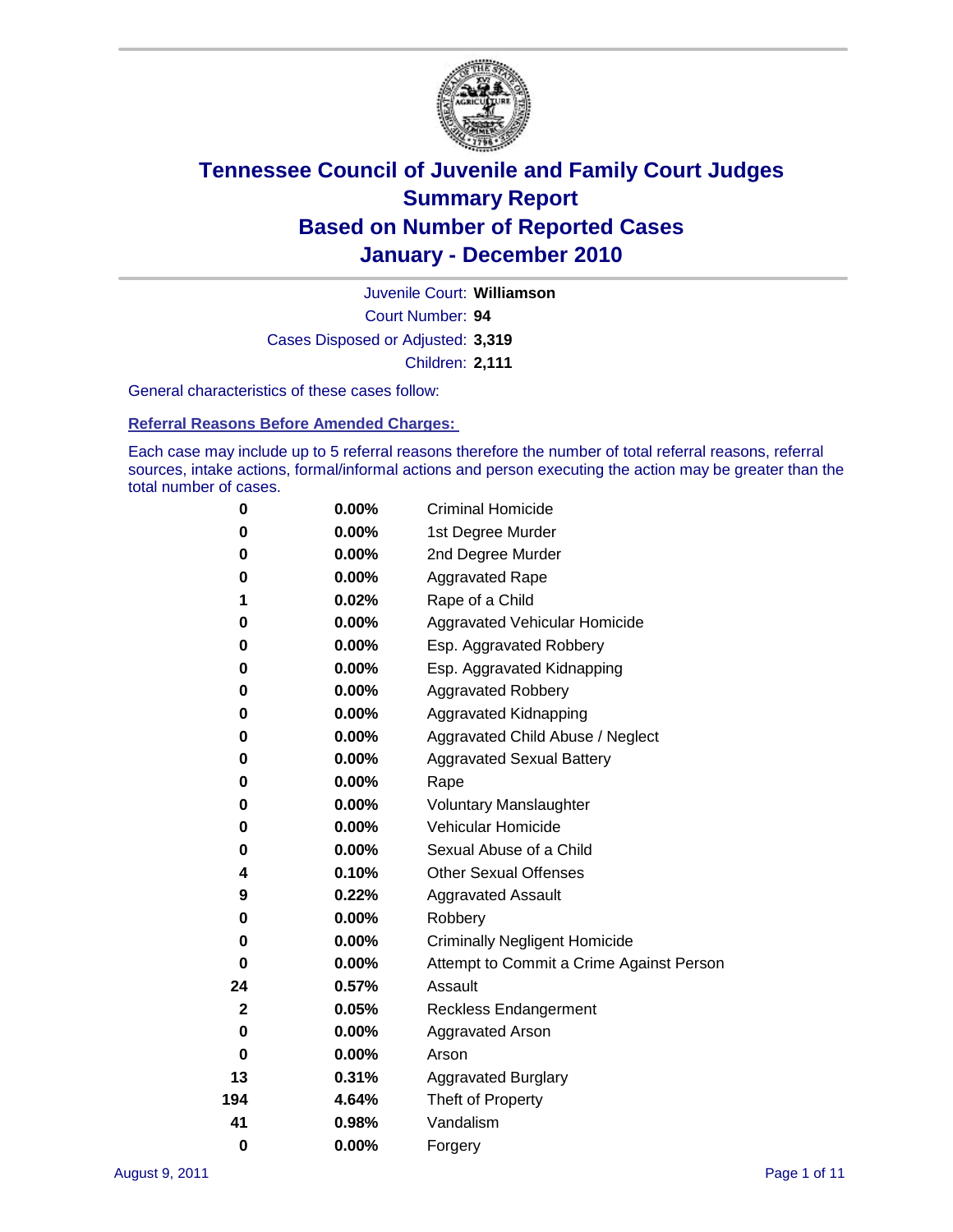

Court Number: **94** Juvenile Court: **Williamson** Cases Disposed or Adjusted: **3,319** Children: **2,111**

#### **Referral Reasons Before Amended Charges:**

Each case may include up to 5 referral reasons therefore the number of total referral reasons, referral sources, intake actions, formal/informal actions and person executing the action may be greater than the total number of cases.

| 0     | 0.00%    | <b>Worthless Checks</b>                                     |  |  |  |
|-------|----------|-------------------------------------------------------------|--|--|--|
| 2     | 0.05%    | Illegal Possession / Fraudulent Use of Credit / Debit Cards |  |  |  |
| 8     | 0.19%    | <b>Burglary</b>                                             |  |  |  |
| 3     | 0.07%    | Unauthorized Use of a Vehicle                               |  |  |  |
| 0     | $0.00\%$ | <b>Cruelty to Animals</b>                                   |  |  |  |
| 3     | 0.07%    | Sale of Controlled Substances                               |  |  |  |
| 213   | 5.10%    | <b>Other Drug Offenses</b>                                  |  |  |  |
| 17    | 0.41%    | Possession of Controlled Substances                         |  |  |  |
| 0     | $0.00\%$ | <b>Criminal Attempt</b>                                     |  |  |  |
| 1     | 0.02%    | Carrying Weapons on School Property                         |  |  |  |
| 1     | 0.02%    | Unlawful Carrying / Possession of a Weapon                  |  |  |  |
| 9     | 0.22%    | <b>Evading Arrest</b>                                       |  |  |  |
| 2     | 0.05%    | Escape                                                      |  |  |  |
| 8     | 0.19%    | Driving Under Influence (DUI)                               |  |  |  |
| 94    | 2.25%    | Possession / Consumption of Alcohol                         |  |  |  |
| 4     | 0.10%    | Resisting Stop, Frisk, Halt, Arrest or Search               |  |  |  |
| 0     | $0.00\%$ | <b>Aggravated Criminal Trespass</b>                         |  |  |  |
| 1     | 0.02%    | Harassment                                                  |  |  |  |
| 1     | 0.02%    | Failure to Appear                                           |  |  |  |
| 4     | 0.10%    | Filing a False Police Report                                |  |  |  |
| 6     | 0.14%    | Criminal Impersonation                                      |  |  |  |
| 14    | 0.34%    | <b>Disorderly Conduct</b>                                   |  |  |  |
| 0     | 0.00%    | <b>Criminal Trespass</b>                                    |  |  |  |
| 13    | 0.31%    | <b>Public Intoxication</b>                                  |  |  |  |
| 0     | 0.00%    | Gambling                                                    |  |  |  |
| 1,158 | 27.71%   | <b>Traffic</b>                                              |  |  |  |
| 2     | 0.05%    | <b>Local Ordinances</b>                                     |  |  |  |
| 0     | 0.00%    | Violation of Wildlife Regulations                           |  |  |  |
| 2     | 0.05%    | Contempt of Court                                           |  |  |  |
| 177   | 4.24%    | Violation of Probation                                      |  |  |  |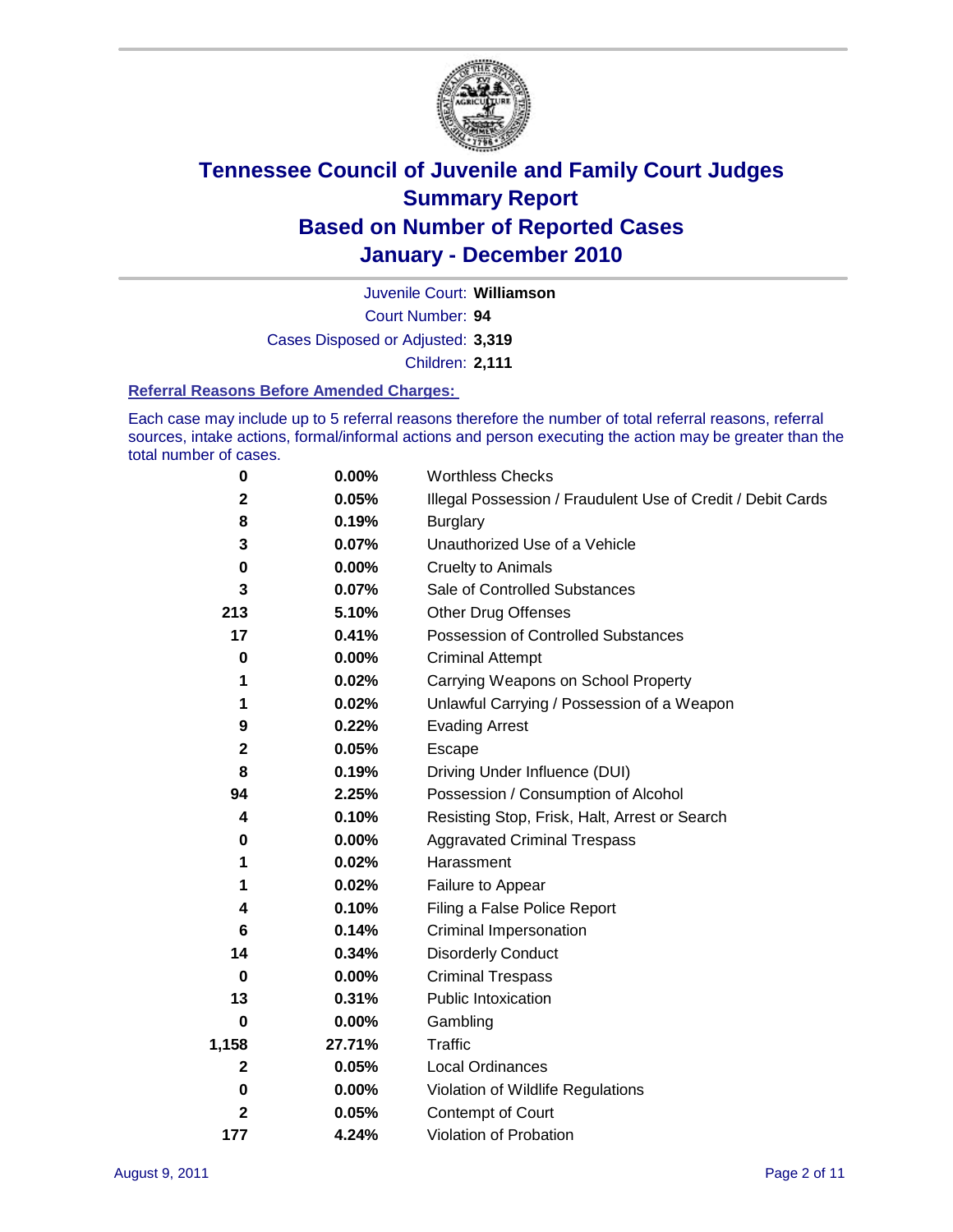

Court Number: **94** Juvenile Court: **Williamson** Cases Disposed or Adjusted: **3,319** Children: **2,111**

#### **Referral Reasons Before Amended Charges:**

Each case may include up to 5 referral reasons therefore the number of total referral reasons, referral sources, intake actions, formal/informal actions and person executing the action may be greater than the total number of cases.

| 4,179    | 100.00%  | <b>Total Referrals</b>                 |
|----------|----------|----------------------------------------|
| 1,230    | 29.43%   | Other                                  |
| $\bf{0}$ | $0.00\%$ | <b>Consent to Marry</b>                |
| 0        | $0.00\%$ | <b>Request for Medical Treatment</b>   |
| 1        | 0.02%    | <b>Child Support</b>                   |
| 5        | 0.12%    | Paternity / Legitimation               |
| 72       | 1.72%    | Visitation                             |
| 84       | 2.01%    | Custody                                |
| 0        | $0.00\%$ | <b>Foster Care Review</b>              |
| 0        | $0.00\%$ | <b>Administrative Review</b>           |
| 0        | 0.00%    | <b>Judicial Review</b>                 |
| 0        | 0.00%    | Violation of Informal Adjustment       |
| 0        | 0.00%    | <b>Violation of Pretrial Diversion</b> |
| 15       | 0.36%    | <b>Termination of Parental Rights</b>  |
| 124      | 2.97%    | Dependency / Neglect                   |
| 0        | $0.00\%$ | <b>Physically Abused Child</b>         |
| 0        | $0.00\%$ | <b>Sexually Abused Child</b>           |
| 42       | 1.01%    | <b>Violation of Curfew</b>             |
| 153      | 3.66%    | Violation of a Valid Court Order       |
| 100      | 2.39%    | Possession of Tobacco Products         |
| 1        | 0.02%    | Out-of-State Runaway                   |
| 47       | 1.12%    | In-State Runaway                       |
| 50       | 1.20%    | Truancy                                |
| 215      | 5.14%    | <b>Unruly Behavior</b>                 |
| 9        | 0.22%    | Violation of Aftercare                 |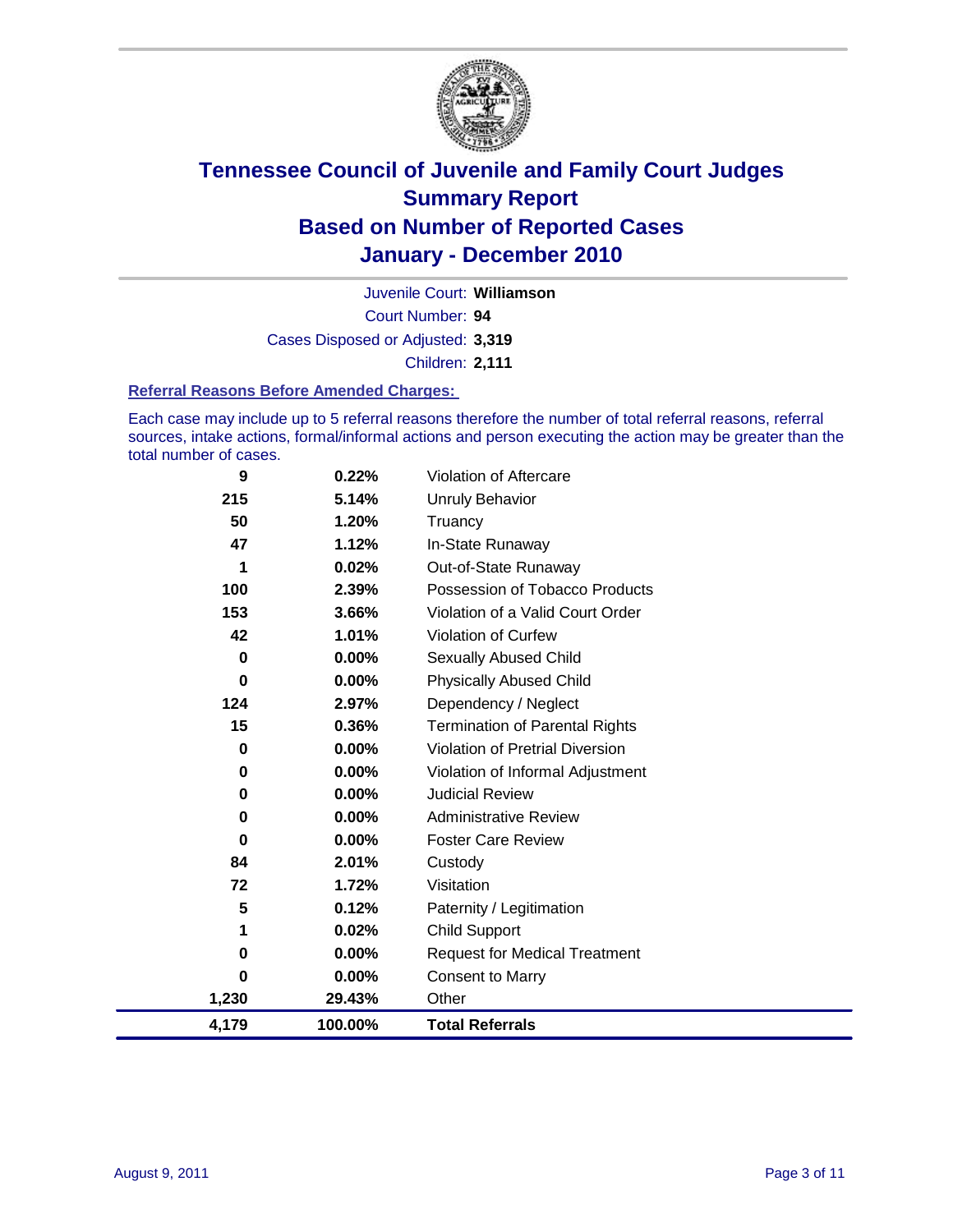

| 4,179                      | 100.00%                           | <b>Total Referral Sources</b>     |  |  |
|----------------------------|-----------------------------------|-----------------------------------|--|--|
| 309                        | 7.39%                             | Other                             |  |  |
| 71                         | 1.70%                             | Unknown                           |  |  |
| 0                          | 0.00%                             | Hospital                          |  |  |
| 36                         | 0.86%                             | Child & Parent                    |  |  |
| 85                         | 2.03%                             | Victim                            |  |  |
| 5                          | 0.12%                             | <b>Other Court</b>                |  |  |
| 4                          | 0.10%                             | Social Agency                     |  |  |
| 781                        | 18.69%                            | <b>Court Staff</b>                |  |  |
| 1                          | 0.02%                             | <b>District Attorney's Office</b> |  |  |
| 0                          | 0.00%                             | Other State Department            |  |  |
| 375                        | 8.97%                             | <b>DCS</b>                        |  |  |
| 0                          | 0.00%                             | <b>CSA</b>                        |  |  |
| 260                        | 6.22%                             | School                            |  |  |
| 0                          | 0.00%                             | Self                              |  |  |
| 66                         | 1.58%                             | <b>Relatives</b>                  |  |  |
| 328                        | 7.85%                             | Parents                           |  |  |
| 1,858                      | 44.46%                            | Law Enforcement                   |  |  |
| <b>Referral Sources: 1</b> |                                   |                                   |  |  |
| Children: 2,111            |                                   |                                   |  |  |
|                            | Cases Disposed or Adjusted: 3,319 |                                   |  |  |
|                            | Court Number: 94                  |                                   |  |  |
|                            | Juvenile Court: Williamson        |                                   |  |  |
|                            |                                   |                                   |  |  |

### **Age of Child at Referral: 2**

| 9<br>0 | 0.43%<br>$0.00\%$ | Ages 19 and Over<br><b>Unknown</b> |  |
|--------|-------------------|------------------------------------|--|
|        |                   |                                    |  |
|        |                   |                                    |  |
|        | 41.02%            | Ages 17 through 18                 |  |
| 765    | 36.24%            | Ages 15 through 16                 |  |
| 197    | 9.33%             | Ages 13 through 14                 |  |
| 57     | 2.70%             | Ages 11 through 12                 |  |
| 217    | 10.28%            | Ages 10 and Under                  |  |
|        | 866               |                                    |  |

<sup>1</sup> If different than number of Referral Reasons (4179), verify accuracy of your court's data.

<sup>2</sup> One child could be counted in multiple categories, verify accuracy of your court's data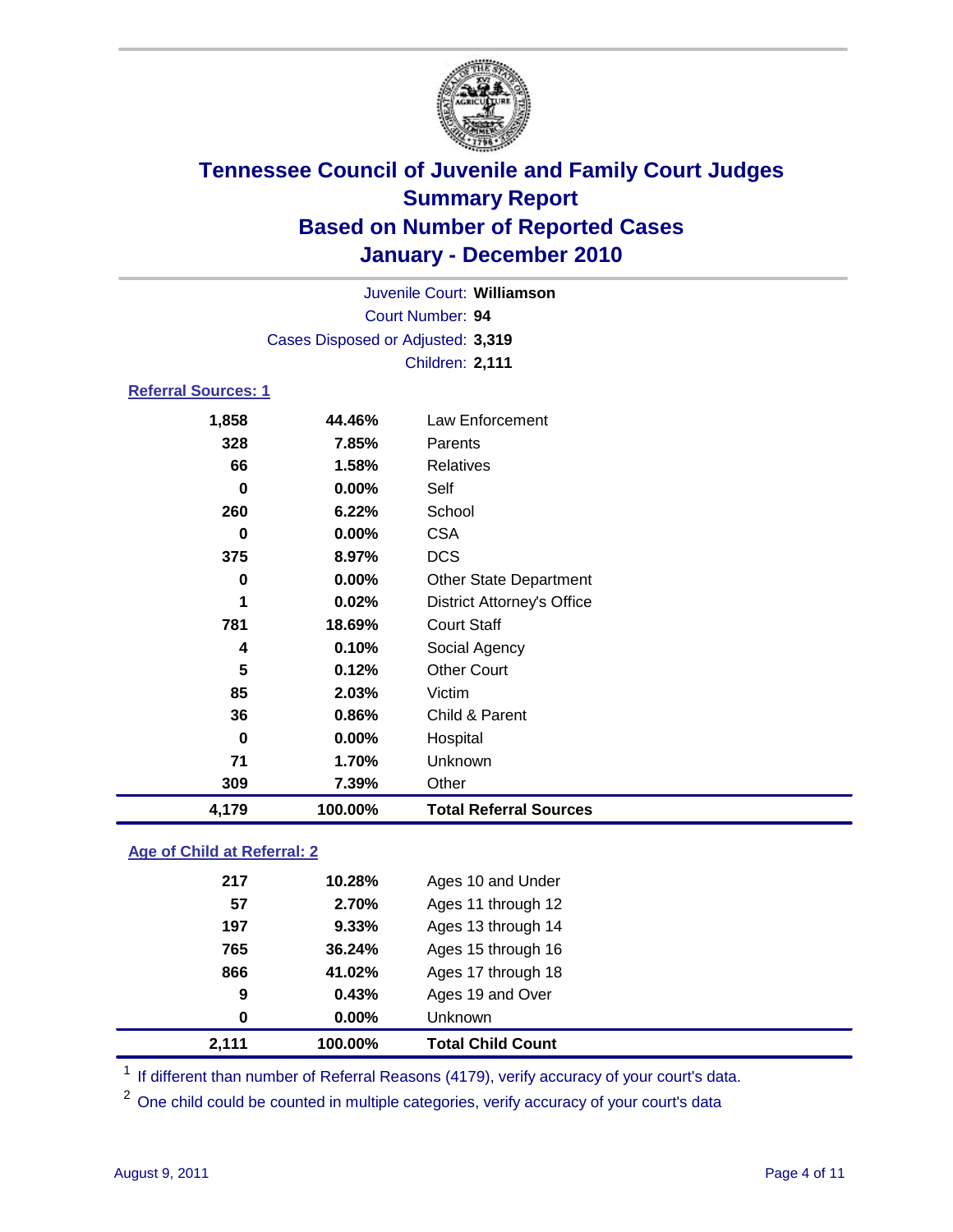

| Juvenile Court: Williamson              |                                   |                          |  |  |  |
|-----------------------------------------|-----------------------------------|--------------------------|--|--|--|
|                                         |                                   | Court Number: 94         |  |  |  |
|                                         | Cases Disposed or Adjusted: 3,319 |                          |  |  |  |
|                                         |                                   | Children: 2,111          |  |  |  |
| Sex of Child: 1                         |                                   |                          |  |  |  |
| 1,309                                   | 62.01%                            | Male                     |  |  |  |
| 778                                     | 36.85%                            | Female                   |  |  |  |
| 24                                      | 1.14%                             | Unknown                  |  |  |  |
| 2,111                                   | 100.00%                           | <b>Total Child Count</b> |  |  |  |
| Race of Child: 1                        |                                   |                          |  |  |  |
| 1,761                                   | 83.42%                            | White                    |  |  |  |
| 184                                     | 8.72%                             | African American         |  |  |  |
| 1                                       | 0.05%                             | Native American          |  |  |  |
| 13                                      | 0.62%                             | Asian                    |  |  |  |
| 47                                      | 2.23%                             | Mixed                    |  |  |  |
| 105                                     | 4.97%                             | Unknown                  |  |  |  |
| 2,111                                   | 100.00%                           | <b>Total Child Count</b> |  |  |  |
| <b>Hispanic Origin: 1</b>               |                                   |                          |  |  |  |
| 98                                      | 4.64%                             | Yes                      |  |  |  |
| 1,140                                   | 54.00%                            | <b>No</b>                |  |  |  |
| 873                                     | 41.35%                            | Unknown                  |  |  |  |
| 2,111                                   | 100.00%                           | <b>Total Child Count</b> |  |  |  |
| <b>School Enrollment of Children: 1</b> |                                   |                          |  |  |  |
| 1,703                                   | 80.67%                            | Yes                      |  |  |  |
| $\overline{\mathbf{2}}$                 | 0.09%                             | No                       |  |  |  |
| 406                                     | 19.23%                            | Unknown                  |  |  |  |
| 2,111                                   | 100.00%                           | <b>Total Child Count</b> |  |  |  |

<sup>1</sup> One child could be counted in multiple categories, verify accuracy of your court's data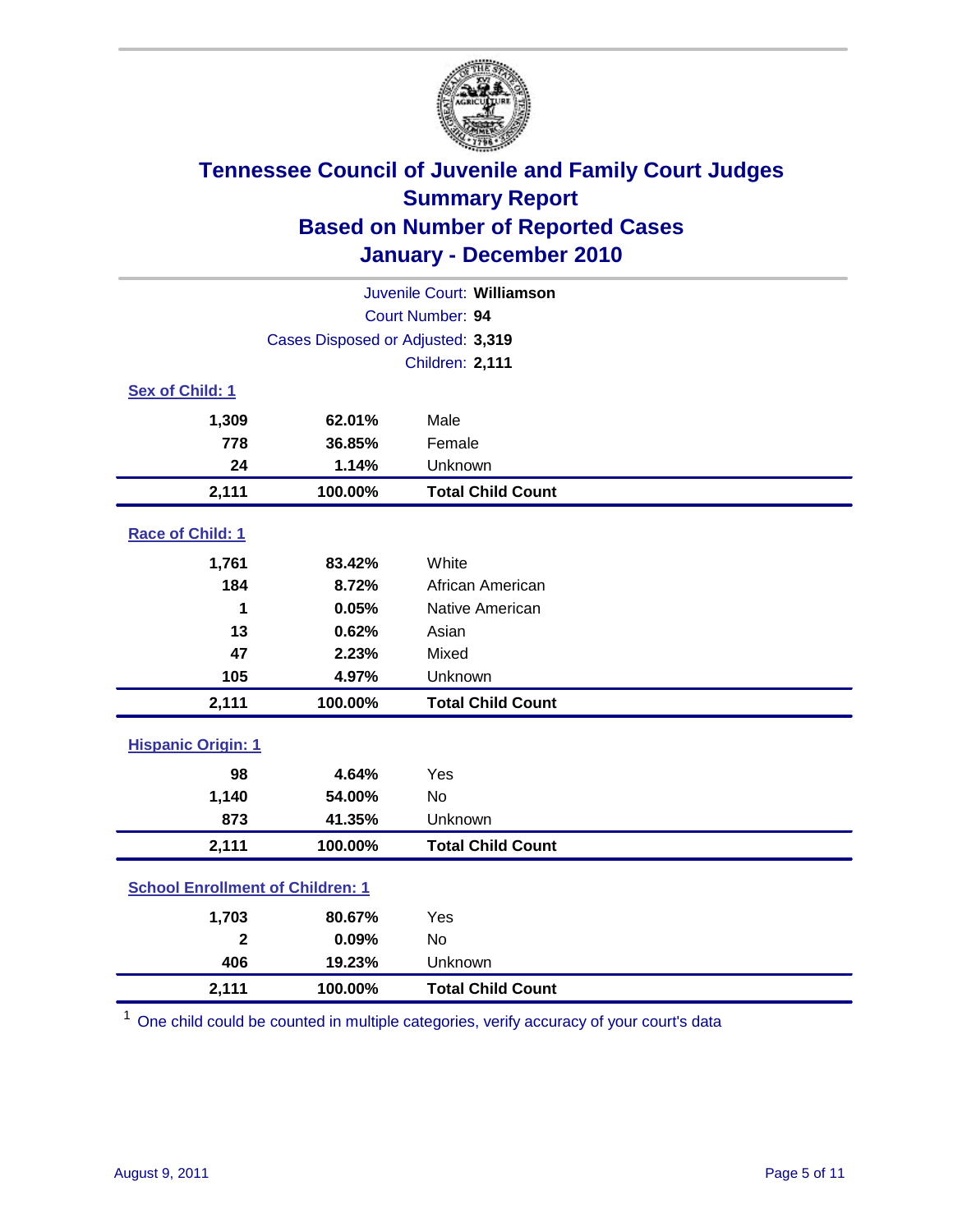

Court Number: **94** Juvenile Court: **Williamson** Cases Disposed or Adjusted: **3,319** Children: **2,111**

### **Living Arrangement of Child at Time of Referral: 1**

| 2,111 | 100.00%  | <b>Total Child Count</b>     |
|-------|----------|------------------------------|
| 6     | 0.28%    | Other                        |
| 19    | $0.90\%$ | Unknown                      |
| 0     | $0.00\%$ | Independent                  |
| 1     | 0.05%    | In an Institution            |
|       | 0.05%    | In a Residential Center      |
| 17    | 0.81%    | In a Group Home              |
| 20    | 0.95%    | With Foster Family           |
| 20    | 0.95%    | With Adoptive Parents        |
| 143   | $6.77\%$ | <b>With Relatives</b>        |
| 204   | 9.66%    | With Father                  |
| 510   | 24.16%   | <b>With Mother</b>           |
| 100   | 4.74%    | With Mother and Stepfather   |
| 18    | 0.85%    | With Father and Stepmother   |
| 1,052 | 49.83%   | With Both Biological Parents |
|       |          |                              |

### **Type of Detention: 2**

| 3,319 | 100.00%  | <b>Total Detention Count</b> |  |
|-------|----------|------------------------------|--|
| 0     | $0.00\%$ | Other                        |  |
| 2,797 | 84.27%   | Does Not Apply               |  |
| 0     | $0.00\%$ | <b>Unknown</b>               |  |
| 0     | 0.00%    | Psychiatric Hospital         |  |
| 0     | 0.00%    | Jail - No Separation         |  |
| 1     | 0.03%    | Jail - Partial Separation    |  |
| 0     | 0.00%    | Jail - Complete Separation   |  |
| 521   | 15.70%   | Juvenile Detention Facility  |  |
| 0     | $0.00\%$ | Non-Secure Placement         |  |
|       |          |                              |  |

<sup>1</sup> One child could be counted in multiple categories, verify accuracy of your court's data

<sup>2</sup> If different than number of Cases (3319) verify accuracy of your court's data.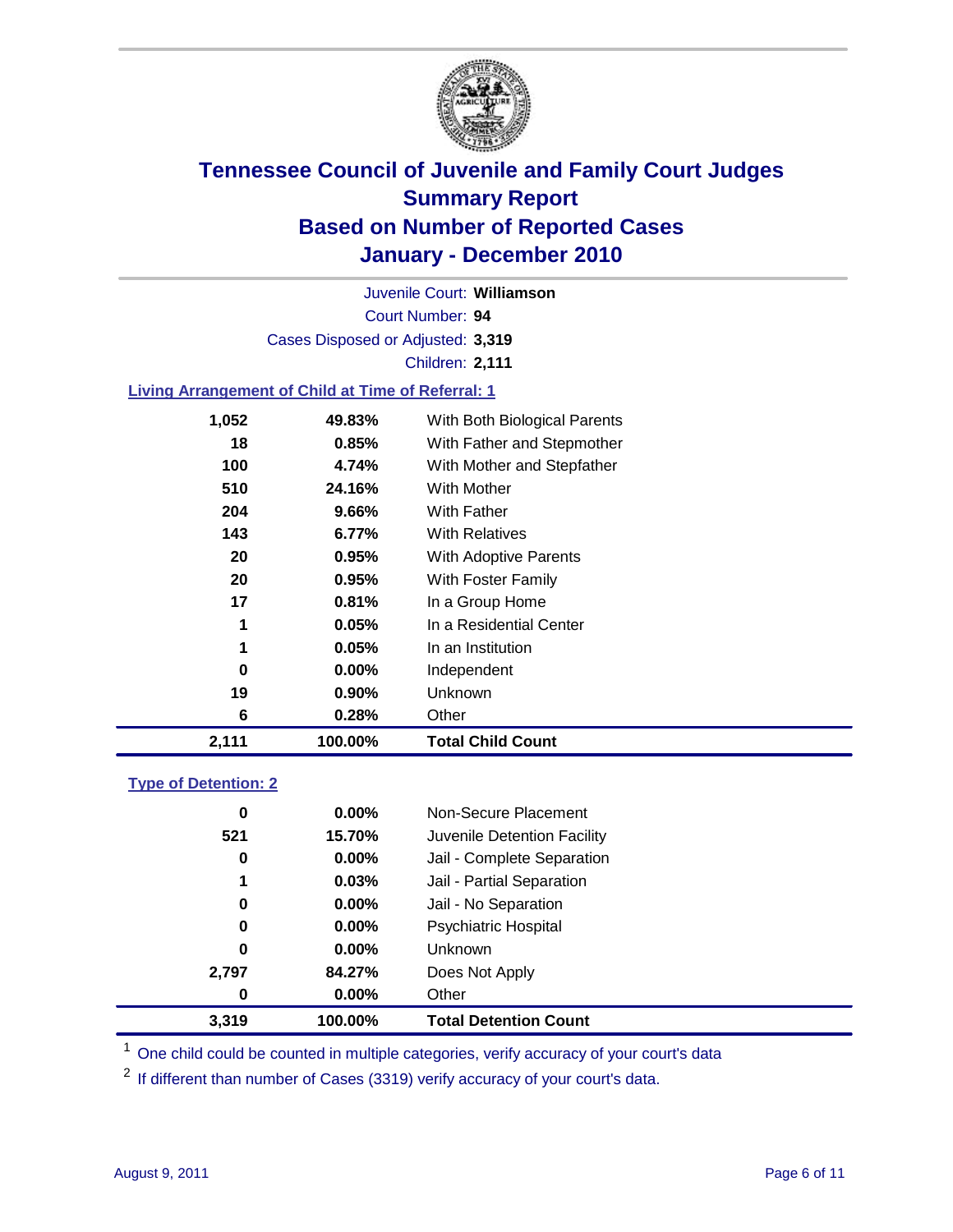

|                          | Juvenile Court: Williamson                         |                                      |  |  |  |
|--------------------------|----------------------------------------------------|--------------------------------------|--|--|--|
|                          | Court Number: 94                                   |                                      |  |  |  |
|                          | Cases Disposed or Adjusted: 3,319                  |                                      |  |  |  |
|                          |                                                    | Children: 2,111                      |  |  |  |
|                          | <b>Placement After Secure Detention Hearing: 1</b> |                                      |  |  |  |
| 330                      | 9.94%                                              | Returned to Prior Living Arrangement |  |  |  |
| 100                      | 3.01%                                              | Juvenile Detention Facility          |  |  |  |
| 5                        | 0.15%                                              | Jail                                 |  |  |  |
| 5                        | 0.15%                                              | Shelter / Group Home                 |  |  |  |
| 0                        | 0.00%                                              | <b>Foster Family Home</b>            |  |  |  |
| 0                        | 0.00%                                              | Psychiatric Hospital                 |  |  |  |
| 0                        | 0.00%                                              | Unknown                              |  |  |  |
| 2,870                    | 86.47%                                             | Does Not Apply                       |  |  |  |
| 9                        | 0.27%                                              | Other                                |  |  |  |
|                          |                                                    |                                      |  |  |  |
| 3,319                    | 100.00%                                            | <b>Total Placement Count</b>         |  |  |  |
|                          |                                                    |                                      |  |  |  |
| <b>Intake Actions: 2</b> |                                                    | <b>Petition Filed</b>                |  |  |  |
| 2,253<br>630             | 53.91%                                             | <b>Motion Filed</b>                  |  |  |  |
| 1,206                    | 15.08%<br>28.86%                                   | <b>Citation Processed</b>            |  |  |  |
| 0                        | 0.00%                                              | Notification of Paternity Processed  |  |  |  |
| 0                        | 0.00%                                              | Scheduling of Judicial Review        |  |  |  |
| 0                        | 0.00%                                              | Scheduling of Administrative Review  |  |  |  |
| 0                        | 0.00%                                              | Scheduling of Foster Care Review     |  |  |  |
| 0                        | 0.00%                                              | Unknown                              |  |  |  |
| 0                        | 0.00%                                              | Does Not Apply                       |  |  |  |
| 90                       | 2.15%                                              | Other                                |  |  |  |

<sup>1</sup> If different than number of Cases (3319) verify accuracy of your court's data.

<sup>2</sup> If different than number of Referral Reasons (4179), verify accuracy of your court's data.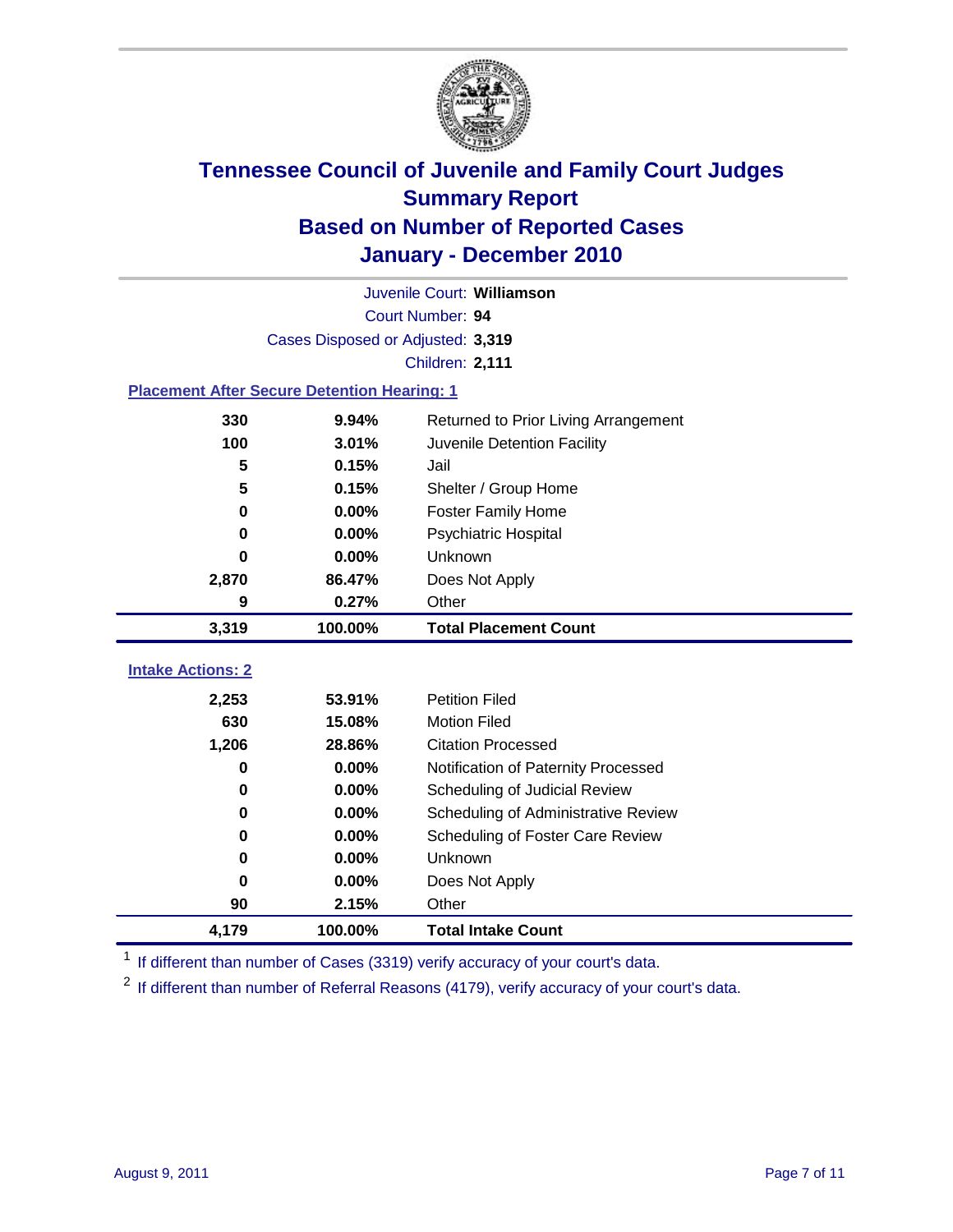

Court Number: **94** Juvenile Court: **Williamson** Cases Disposed or Adjusted: **3,319** Children: **2,111**

### **Last Grade Completed by Child: 1**

| 11                                      | 0.52%   | Too Young for School         |  |
|-----------------------------------------|---------|------------------------------|--|
| $\mathbf 2$                             | 0.09%   | Preschool                    |  |
| 8                                       | 0.38%   | Kindergarten                 |  |
| 7                                       | 0.33%   | 1st Grade                    |  |
| 5                                       | 0.24%   | 2nd Grade                    |  |
| 6                                       | 0.28%   | 3rd Grade                    |  |
| 8                                       | 0.38%   | 4th Grade                    |  |
| 8                                       | 0.38%   | 5th Grade                    |  |
| 22                                      | 1.04%   | 6th Grade                    |  |
| 41                                      | 1.94%   | 7th Grade                    |  |
| 76                                      | 3.60%   | 8th Grade                    |  |
| 169                                     | 8.01%   | 9th Grade                    |  |
| 337                                     | 15.96%  | 10th Grade                   |  |
| 591                                     | 28.00%  | 11th Grade                   |  |
| 474                                     | 22.45%  | 12th Grade                   |  |
| 0                                       | 0.00%   | Non-Graded Special Ed        |  |
| 4                                       | 0.19%   | <b>GED</b>                   |  |
| 20                                      | 0.95%   | Graduated                    |  |
| $\bf{0}$                                | 0.00%   | <b>Never Attended School</b> |  |
| 299                                     | 14.16%  | Unknown                      |  |
| 23                                      | 1.09%   | Other                        |  |
| 2,111                                   | 100.00% | <b>Total Child Count</b>     |  |
| <b>Enrolled in Special Education: 1</b> |         |                              |  |

| 87    | 4.12%   | Yes                      |  |
|-------|---------|--------------------------|--|
| 1,551 | 73.47%  | No.                      |  |
| 473   | 22.41%  | Unknown                  |  |
| 2,111 | 100.00% | <b>Total Child Count</b> |  |

One child could be counted in multiple categories, verify accuracy of your court's data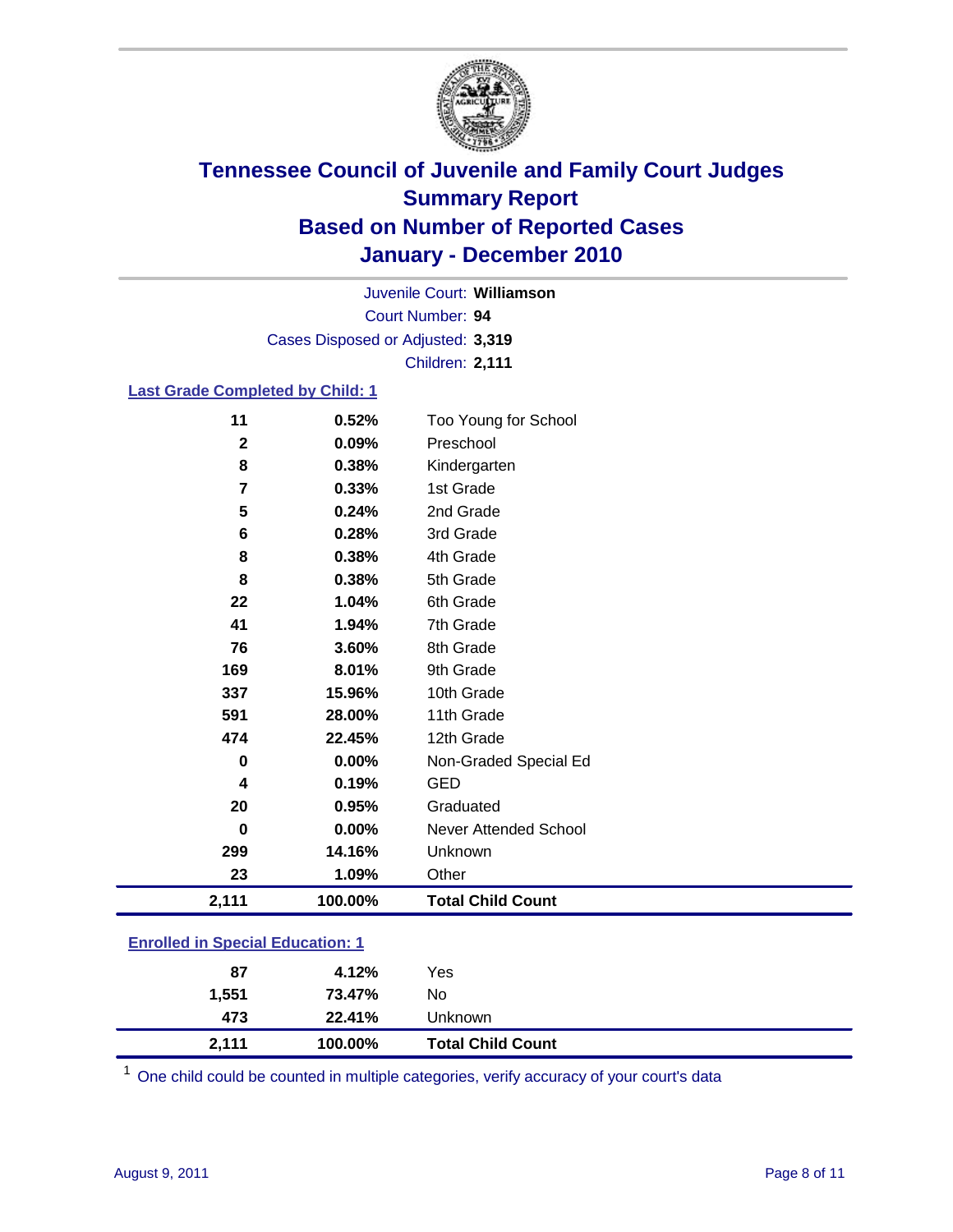

|              | Juvenile Court: Williamson        |                           |  |  |  |
|--------------|-----------------------------------|---------------------------|--|--|--|
|              |                                   | Court Number: 94          |  |  |  |
|              | Cases Disposed or Adjusted: 3,319 |                           |  |  |  |
|              | <b>Children: 2,111</b>            |                           |  |  |  |
|              | <b>Action Executed By: 1</b>      |                           |  |  |  |
| 556          | 13.30%                            | Judge                     |  |  |  |
| 3,561        | 85.21%                            | Magistrate                |  |  |  |
| $\mathbf{2}$ | 0.05%                             | <b>YSO</b>                |  |  |  |
| 60           | 1.44%                             | Other                     |  |  |  |
| 0            | 0.00%                             | Unknown                   |  |  |  |
| 4,179        | 100.00%                           | <b>Total Action Count</b> |  |  |  |

### **Formal / Informal Actions: 1**

| 947      | 22.66%   | Dismissed                                        |
|----------|----------|--------------------------------------------------|
| 151      | 3.61%    | Retired / Nolle Prosequi                         |
| 427      | 10.22%   | <b>Complaint Substantiated Delinquent</b>        |
| 428      | 10.24%   | <b>Complaint Substantiated Status Offender</b>   |
| 86       | 2.06%    | <b>Complaint Substantiated Dependent/Neglect</b> |
| 3        | 0.07%    | <b>Complaint Substantiated Abused</b>            |
| 0        | $0.00\%$ | <b>Complaint Substantiated Mentally III</b>      |
| $\bf{0}$ | $0.00\%$ | Informal Adjustment                              |
| 452      | 10.82%   | <b>Pretrial Diversion</b>                        |
| 0        | $0.00\%$ | <b>Transfer to Adult Court Hearing</b>           |
| 0        | $0.00\%$ | Charges Cleared by Transfer to Adult Court       |
| 0        | $0.00\%$ | <b>Special Proceeding</b>                        |
| 0        | $0.00\%$ | <b>Review Concluded</b>                          |
| 5        | 0.12%    | Case Held Open                                   |
| 1,680    | 40.20%   | Other                                            |
| 0        | 0.00%    | <b>Unknown</b>                                   |
| 4,179    | 100.00%  | <b>Total Action Count</b>                        |

<sup>1</sup> If different than number of Referral Reasons (4179), verify accuracy of your court's data.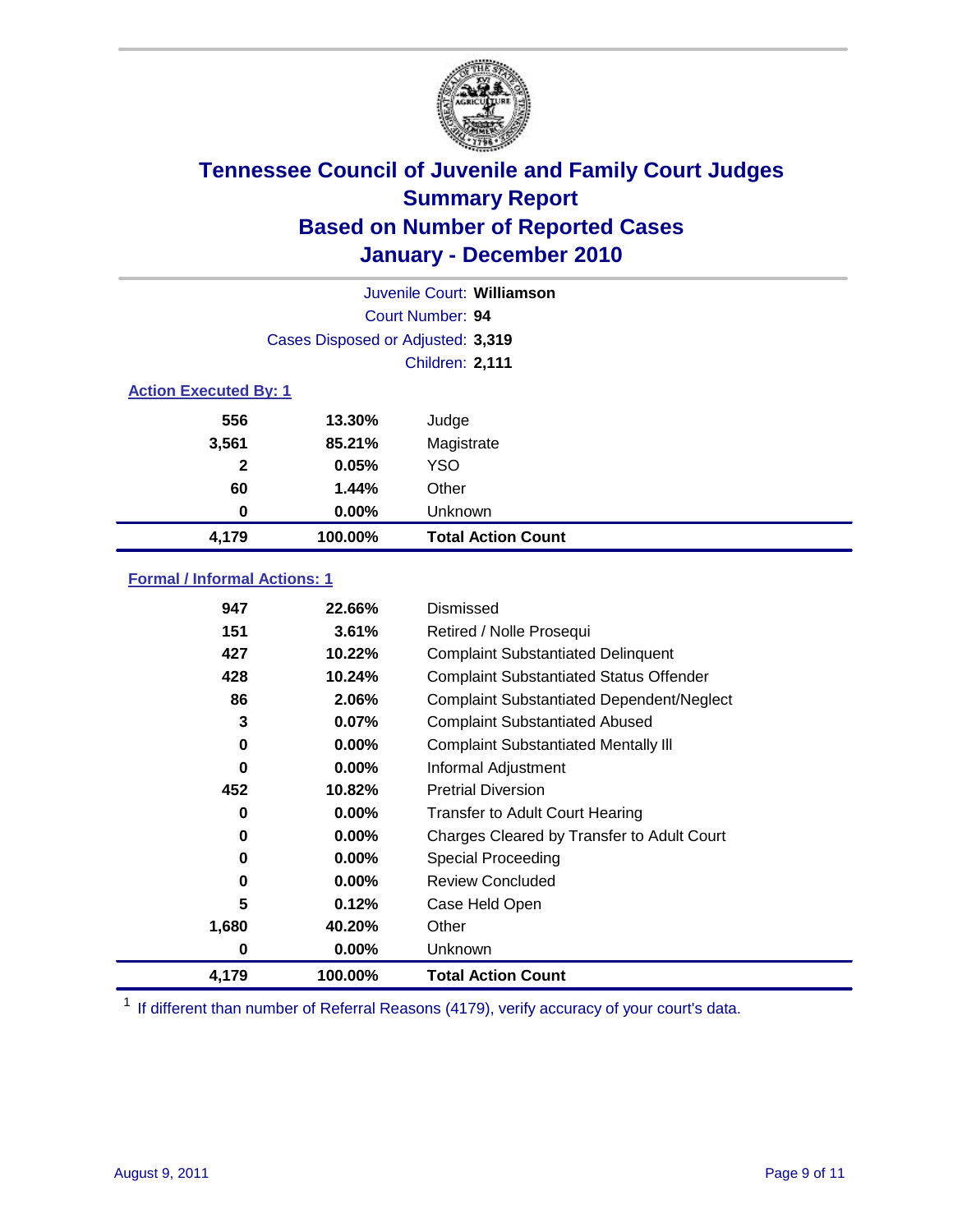

|                       |                                   | Juvenile Court: Williamson                            |
|-----------------------|-----------------------------------|-------------------------------------------------------|
|                       |                                   | Court Number: 94                                      |
|                       | Cases Disposed or Adjusted: 3,319 |                                                       |
|                       |                                   | Children: 2,111                                       |
| <b>Case Outcomes:</b> |                                   | There can be multiple outcomes for one child or case. |
| 794                   | 8.70%                             | <b>Case Dismissed</b>                                 |
| 746                   | 8.18%                             | Case Retired or Nolle Prosequi                        |
| 162                   | 1.78%                             | Warned / Counseled                                    |
| 2                     | 0.02%                             | <b>Held Open For Review</b>                           |
| 424                   | 4.65%                             | Supervision / Probation to Juvenile Court             |
| 0                     | 0.00%                             | <b>Probation to Parents</b>                           |
| 9                     | 0.10%                             | Referral to Another Entity for Supervision / Service  |
| 0                     | 0.00%                             | Referred for Mental Health Counseling                 |
| 344                   | 3.77%                             | Referred for Alcohol and Drug Counseling              |
| 4                     | 0.04%                             | <b>Referred to Alternative School</b>                 |
| 43                    | 0.47%                             | Referred to Private Child Agency                      |
| 627                   | 6.87%                             | Referred to Defensive Driving School                  |
| 1                     | 0.01%                             | Referred to Alcohol Safety School                     |
| 90                    | 0.99%                             | Referred to Juvenile Court Education-Based Program    |
| 153                   | 1.68%                             | Driver's License Held Informally                      |
| 0                     | 0.00%                             | <b>Voluntary Placement with DMHMR</b>                 |
| 1                     | 0.01%                             | <b>Private Mental Health Placement</b>                |
| 0                     | 0.00%                             | <b>Private MR Placement</b>                           |
| 0                     | 0.00%                             | Placement with City/County Agency/Facility            |
| 0                     | 0.00%                             | Placement with Relative / Other Individual            |
| 135                   | 1.48%                             | Fine                                                  |
| 535                   | 5.86%                             | <b>Public Service</b>                                 |
| 92                    | 1.01%                             | Restitution                                           |
| 0                     | 0.00%                             | <b>Runaway Returned</b>                               |
| 306                   | 3.35%                             | No Contact Order                                      |
| $\pmb{0}$             | 0.00%                             | Injunction Other than No Contact Order                |
| 403                   | 4.42%                             | <b>House Arrest</b>                                   |
| 53                    | 0.58%                             | <b>Court Defined Curfew</b>                           |
| 0                     | 0.00%                             | Dismissed from Informal Adjustment                    |
| 0                     | 0.00%                             | <b>Dismissed from Pretrial Diversion</b>              |
| 234                   | 2.57%                             | <b>Released from Probation</b>                        |
| 1                     | 0.01%                             | <b>Transferred to Adult Court</b>                     |
| 1                     | 0.01%                             | <b>DMHMR Involuntary Commitment</b>                   |